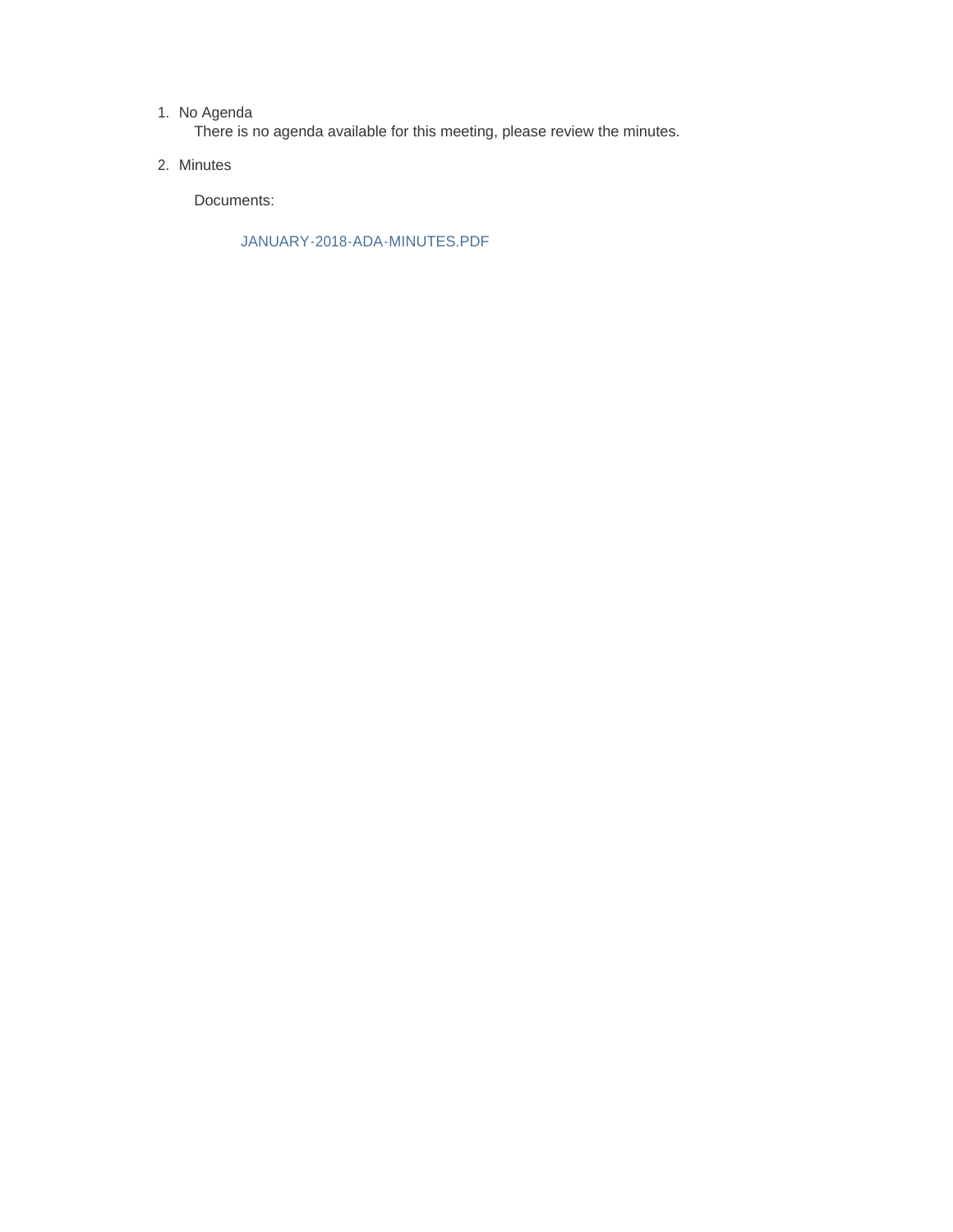### **Toms River Township A.D.A. Mayor's Advisory Committee MEETING MINUTES January 2018**

The Toms River Township A.D.A. Mayor's Advisory Committee met on January 22nd, 2018 in the Lomell Room of the Municipal Building, Toms River, New Jersey at 7:00 P.M. This was the Reorganization meeting

The following were in attendance: Vice –Chair Terry Guerrini , Committee Members, Frank Baer, Jack Reuther, Krista Sipe : Liaisons to the committee, Craig Ambrosio (Township ), John Green ( TR Schools- Student ) Mark Wagner ( TR Schools). Guests present: Michael Blatt, Louise Bratnik, Christine Luland and Carol Rodgers.Douglas Rohmeyer- Chair was excused.

The meeting was called to order by Vice Chair Terry Guerrini at 7:00 pm. Vice Chair noted that there is a quorum. Official business can be undertaken. Jack Reuther was nominated as Chair, Terry Guerrini was recommended as Vice Chair. Mark Wagner was recommended as Secretary.

With respect to Chair position, a vote was taken and unanimously voted in the affirmative. Mr. Ambrosio noted that Ms. Guerrini and Mr. Wagner name will be forwarded to the Mayor for his final determination.

Mayor's Report:

• Craig noted that Christian Kane, of the Field of Dreams Toms River is expected to be here later tonight to give a brief overview of the project.

# Chairperson's Report:

Vice Chairperson Terry noted the following:

- Sub-committee assignments will be discussed next meeting. Anyone with any requests should contact Chair Reuther or Vice-chair Guerrini. As a reminder, the committees are: By- Laws Committee: Calendar Committee Financial Committee: FOODFEST Committee: Legislative Committee : Public Awareness Committee: Summit Committee:Website Committee
- Jack noted the ADA reusable bags that were purchased to be handed out at various events that the Advisory Committee works at. He noted that as one of the main functions to to promote awareness, these bags are a great way to make us known throughout the community at these events.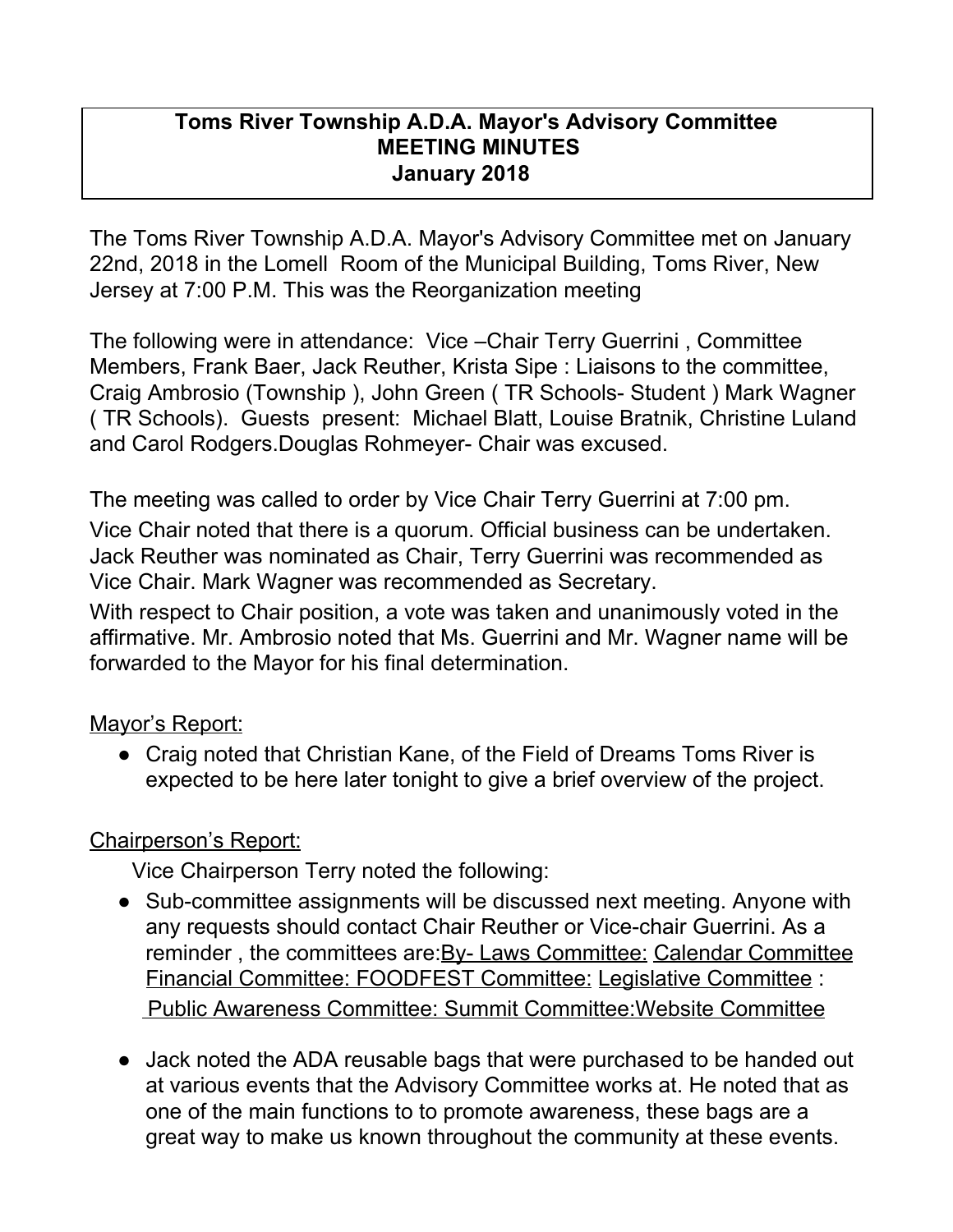Toms River Township A.D.A. Mayor's Advisory Committee Meeting Minutes January 22, 2018 Page 2

● Terry thanked all volunteers who worked the October 7th Silverton Fire Co.Fall Festival as well as the October 12th Disability Resource Fair.

### Old Business:

- The committee continues to look for volunteers to help spread the word and mission of the Mayor's Advisory Committee.
- The following dates have been determined for the upcoming year:

April 9th- Monday September 10th November 5th December 3rd January 7, 2019- Reorganization. All meetings to be held at 7:00 pm

• The Summit / Symposium Bi-Annual event was noted to be held in 2019. Frank Baer recommended that the planning for the event start as soon as possible to secure speakers, dates etc. All were in agreement.

#### New Business:

● Christian Kane of 'Field of Dreams' Toms River gave an overview of the proposed project that has become his and his wife's dream and purpose ever since a family tragedy.

Their goal is to create an all inclusive special needs park within the Toms River area that will be a place where persons with disabilities of all ages can come and have a 'Special Needs' home and recreation center. Christian noted that the project is moving along well , he is securing funding and sponsors and appreciates the collaboration with the Toms River Regional Schools and Township of Toms River. He noted that a special meeting is being held on February 15th at the Town Hall for Green Acres approval to utilize a portion of park area for the project. The committee wishes Christian all the best with this project.

Guest Louise Bratnik suggested looking into an area " service dogs potty station"

More information is available at [www.TomsRiverFieldofDreams.org](http://www.tomsriverfieldofdreams.org/)